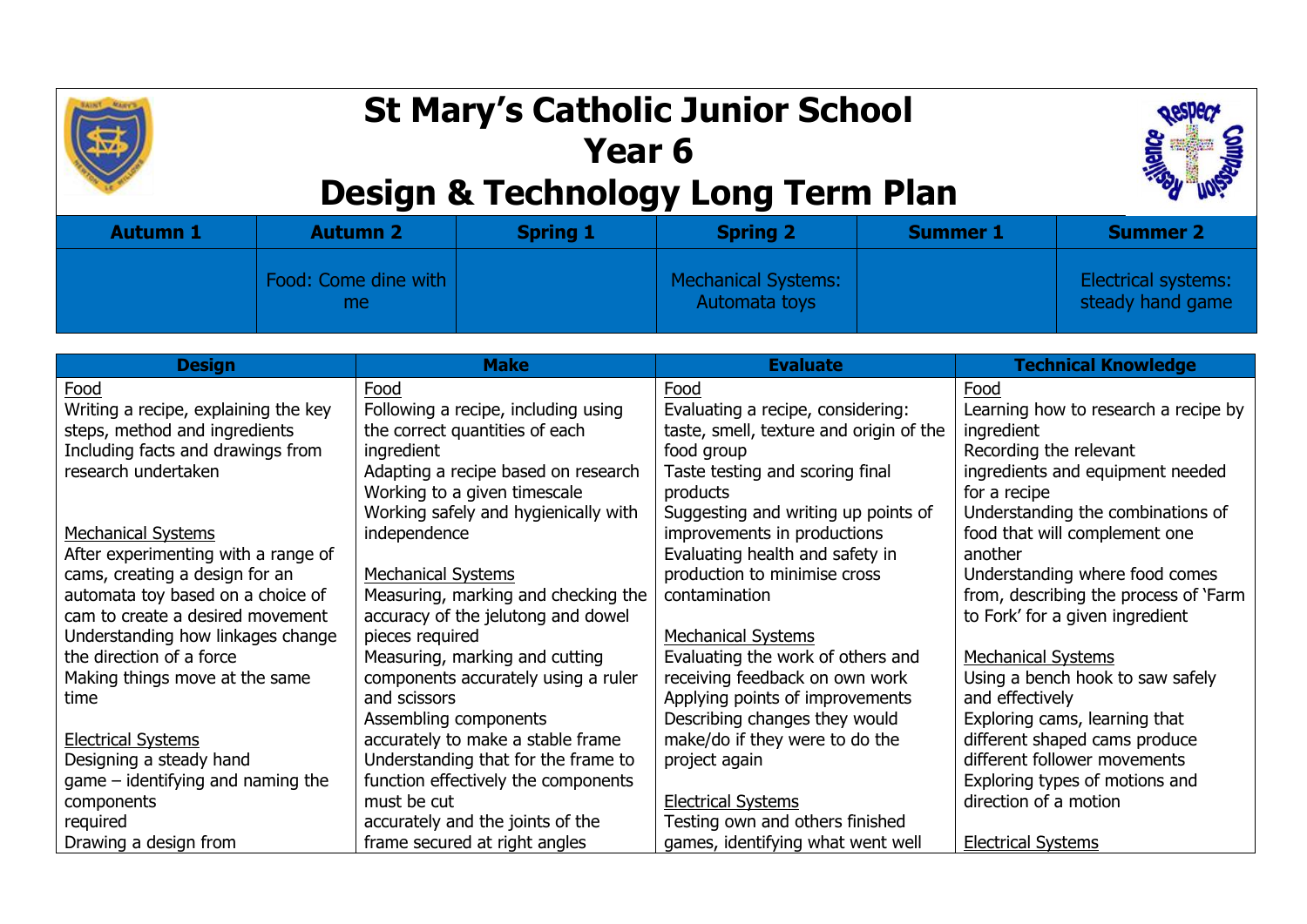| three different perspectives<br>Selecting appropriate<br>materials based on the materials<br>Generating ideas through sketching<br>being joined and the speed at which<br>and discussion<br>the glue needs to dry/set<br>Modelling ideas through prototypes | and making suggestions for<br>improvement | Understanding how electromagnetic<br>motors work<br>Learning that batteries contain acid,<br>which can be dangerous if they leak<br>Learning that when electricity enters<br>a magnetic field it can make a motor |
|-------------------------------------------------------------------------------------------------------------------------------------------------------------------------------------------------------------------------------------------------------------|-------------------------------------------|-------------------------------------------------------------------------------------------------------------------------------------------------------------------------------------------------------------------|
|-------------------------------------------------------------------------------------------------------------------------------------------------------------------------------------------------------------------------------------------------------------|-------------------------------------------|-------------------------------------------------------------------------------------------------------------------------------------------------------------------------------------------------------------------|

|                                                              | <b>Key Knowledge</b>                                                                                                                                                                                     | <b>Vocabulary</b>                                                                                                                                                                       | <b>Assessment Criteria - 'Can I? statements'</b>                                                                                                                                                                                                                                                                                                                                                                                                                                                                                                                                                      |
|--------------------------------------------------------------|----------------------------------------------------------------------------------------------------------------------------------------------------------------------------------------------------------|-----------------------------------------------------------------------------------------------------------------------------------------------------------------------------------------|-------------------------------------------------------------------------------------------------------------------------------------------------------------------------------------------------------------------------------------------------------------------------------------------------------------------------------------------------------------------------------------------------------------------------------------------------------------------------------------------------------------------------------------------------------------------------------------------------------|
| <b>Food: Come</b><br>dine with me                            | To research and design a<br>$\bullet$<br>three-course meal<br>To prepare three courses<br>for a meal using a recipe<br>To understand where their<br>food comes from<br>To write up a recipe<br>$\bullet$ | Bridge method<br>Cookbook<br>Cross-contamination<br>Equipment<br>Farm to Fork<br>Flavour<br><b>Flavours</b><br>Ingredients<br>Method<br>Preparation<br>Recipe<br>Research<br>Storyboard | Can I research a recipe by ingredient?<br>$\bullet$<br>Can I understand that not all courses complement one another?<br>Can I list the ingredients I need for my chosen recipe?<br>Can I read the method and make a list of all of the equipment I need for<br>my chosen recipe?<br>Can I prepare ingredients and follow a recipe safely and sensibly?<br>Can I describe the process of 'Farm to Fork' for a given ingredient using a<br>storyboard?<br>Can I contribute an attractive and easily understood recipe page to a<br>class cookbook using imperative verbs, adjectives and illustrations? |
| <b>Mechanical</b><br><b>Systems:</b><br><b>Automata toys</b> | To prepare (mark, cut,<br>saw) the materials<br>required for the<br>automata frame<br>To assemble the<br>automata frame<br>components and supports<br>with the help of an<br>exploded-diagram            | Accurate<br>Automata<br>Bench hook<br>Cam<br><b>Client</b><br>Communication<br>Components<br>Cross-sectional<br>diagram<br>Customer                                                     | Can I measure, mark and check the accuracy of the wood and card<br>automata components?<br>Can I follow health and safety rules?<br>Can I suggest appropriate design criteria points to fulfil the design<br>brief?<br>Can I cut components from my cutting list?<br>For my frame to function effectively I know that:<br>the components must be cut accurately<br>$\circ$<br>the joints of my frame should be secured at right angles<br>$\circ$                                                                                                                                                     |